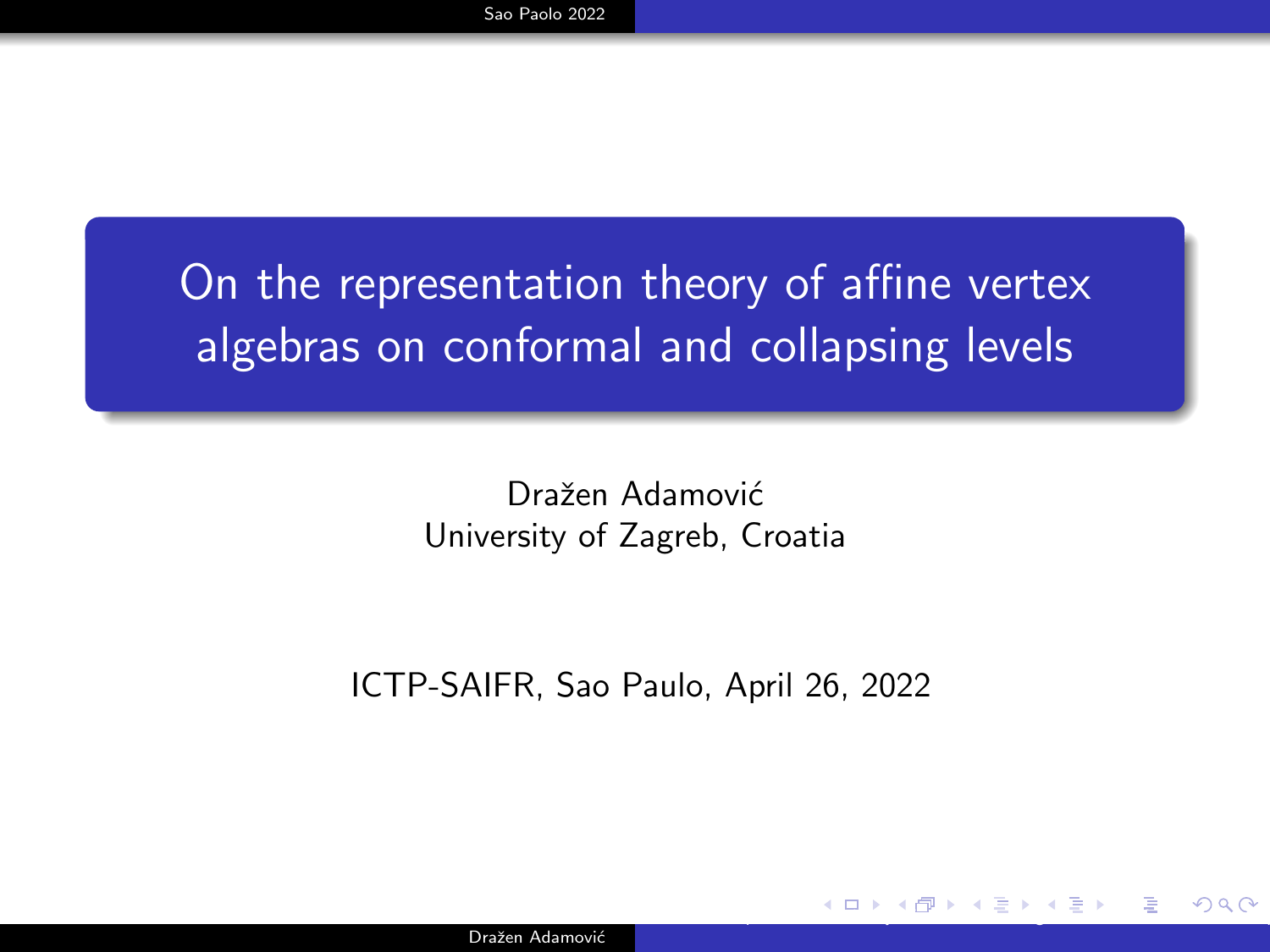<span id="page-1-0"></span>

Znanstveni centar izvrsnosti za kvantne i kompleksne sustave te reprezentacije Liejevih algebri

Projekt KK.01.1.1.01.0004

Projekt je sufinancirala Europska unija iz Europskog fonda za regionalni razvoj. Sadržaj ovog seminara isključiva je odgovornost Prirodoslovno-matematičkog Sveučilišta u Zagrebu te ne predstavlja nužno stajalište Europske unije.



Europska unija Zajedno do fondova EU







EUROPSKA UNIJA Europski fond za regionalni razvoj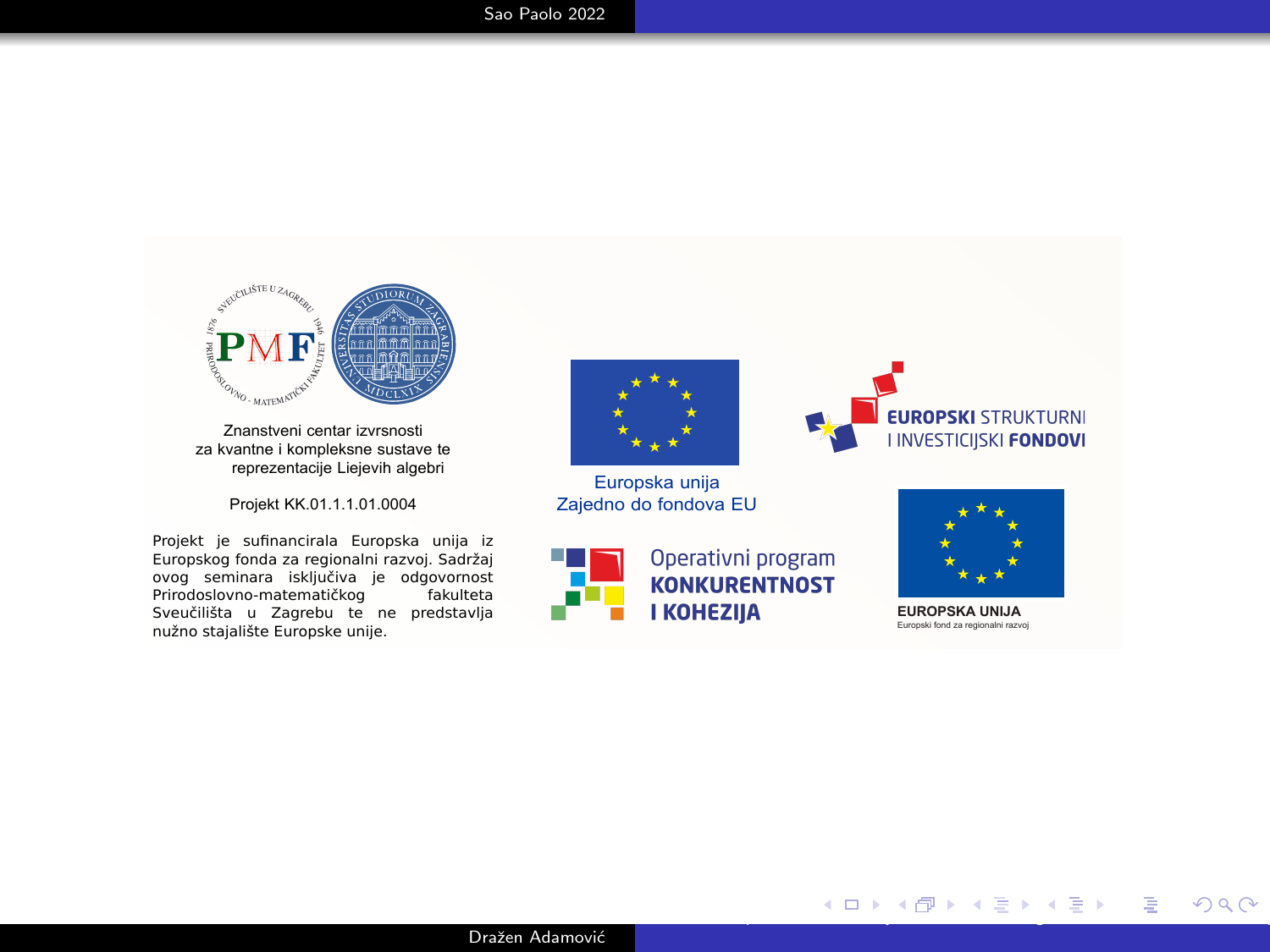- <span id="page-2-0"></span>• Study representation theory of affine VOA  $L_k(\mathfrak{g})$ .
- $\bullet$  Idea: use affine *W*-algebras to study  $L_k(\mathfrak{g})$ .

New concepts/constructions

- **•** Collapsing levels
- Semi-simplicity of  $KL_k$  for k beyond admissible
- **•** Free-field realizations motiviated by inverses of QHR (Rio talk)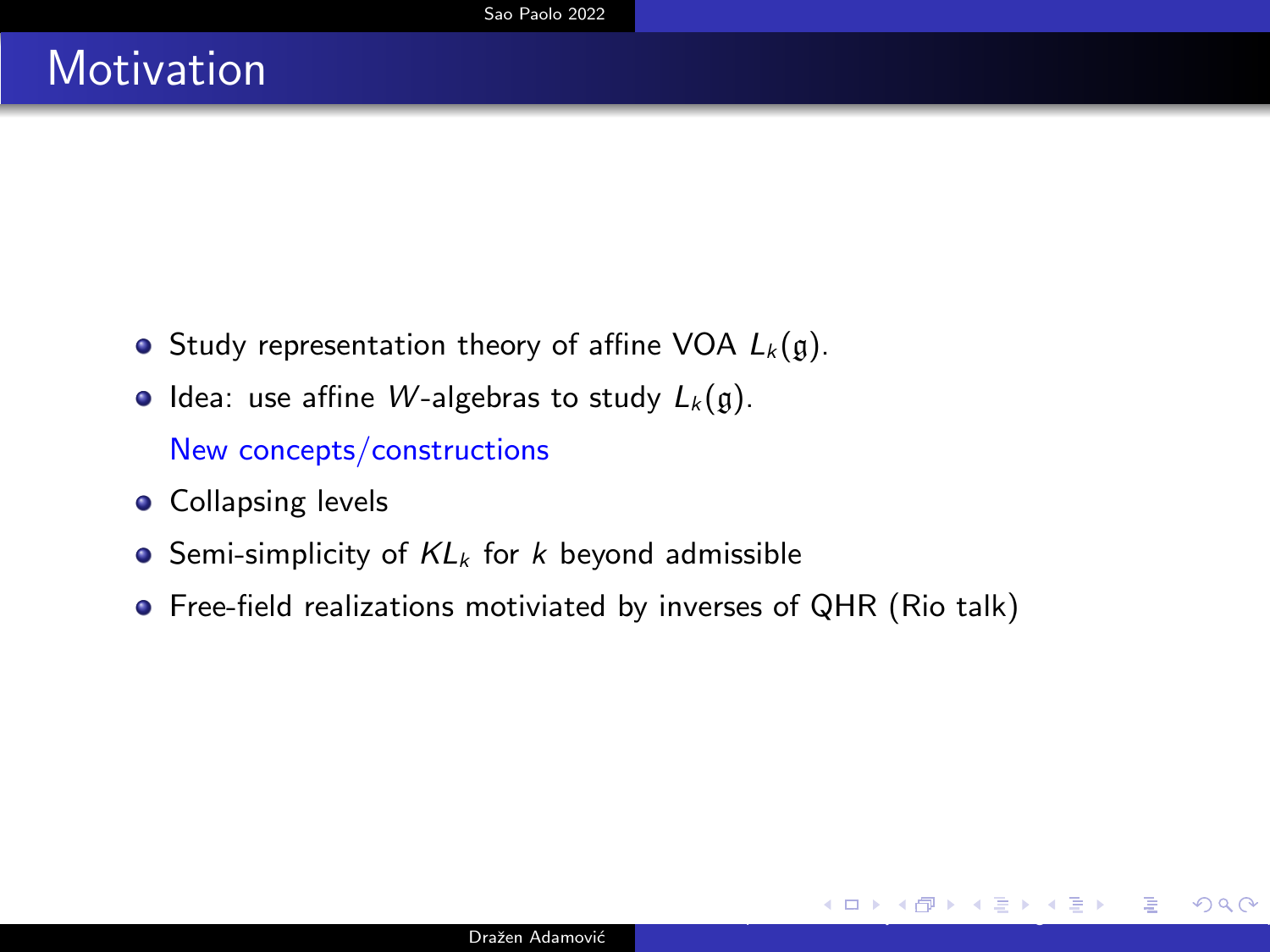### <span id="page-3-0"></span>Affine vertex and  $W$ -algebras

- g simple Lie (super)algebra over C.
- $\hat{\mathfrak g}=\mathfrak g\otimes \mathbb C[t,t^{-1}]+\mathbb C\mathcal K$  the affine Kac–Moody Lie algebra.
- $V^k(\mathfrak{g})$  universal affine VOA of level k (k is not critical).
- As ĝ–module  $V^{k}(\mathfrak{g})=U(\hat{\mathfrak{g}})\otimes_{U(\hat{\mathfrak{g}}_{\geq 0}+\mathbb{C}\mathcal{K})}\mathbb{C}.1.$
- $L_k(\mathfrak{g})$  simple quotient of  $V^k(\mathfrak{g})$
- $L^{\mathfrak{g}}$  Sugawara Virasoro vector in  $L_k(\mathfrak{g})$  of central charge

$$
c(sug) = \frac{k \text{sdimg}}{k + h^{\vee}}.
$$

• Let V are VOA with conformal vector  $\omega_V$ , U subVOA with conformal vector  $\omega_U$ . U is conformally embedded into V if

$$
\omega_U=\omega_V.
$$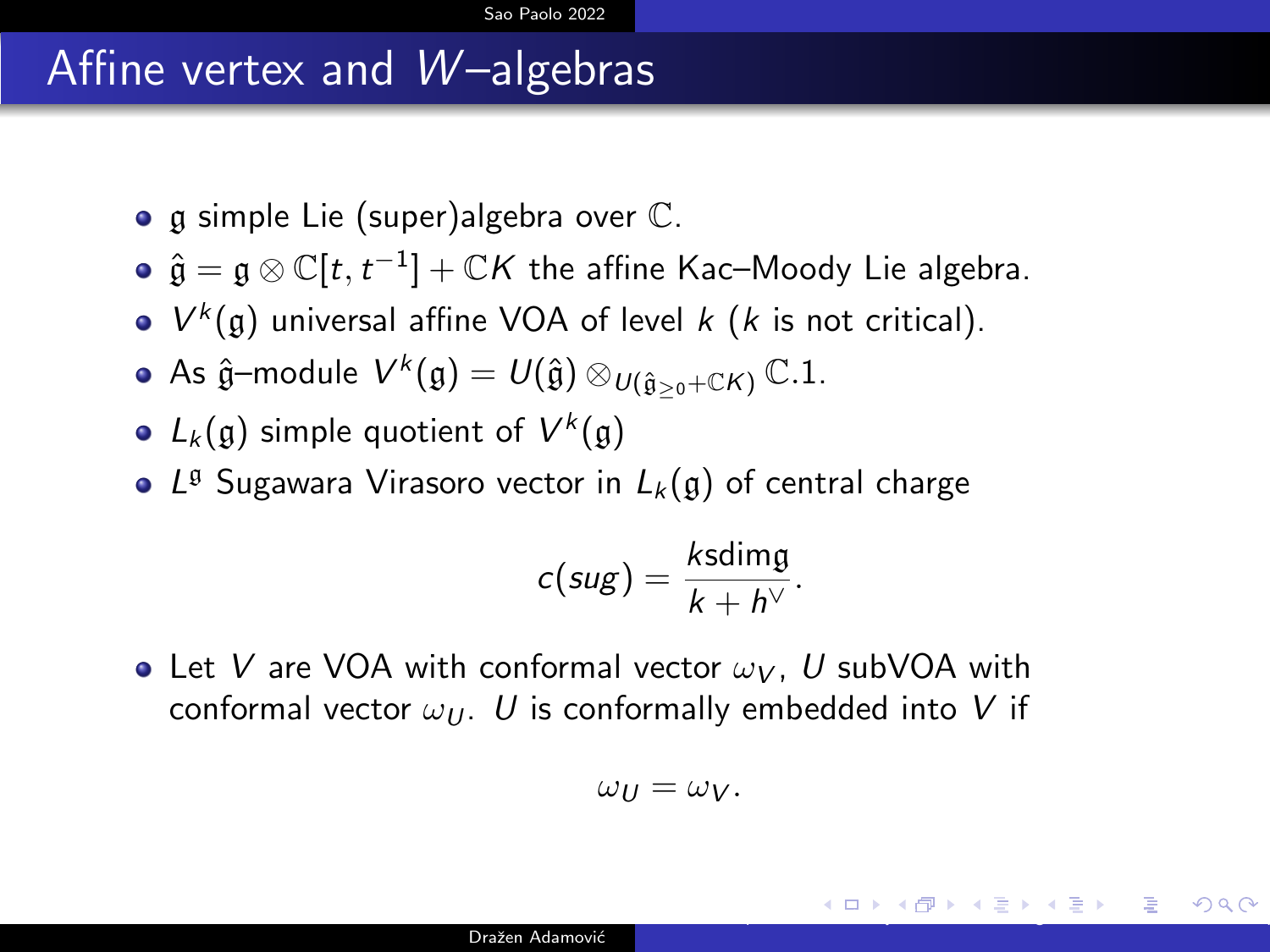### <span id="page-4-0"></span>Affine vertex and  $W$ -algebras

- For f nilpotent element in g and  $k \in \mathbb{C}$  one associate the universal affine  $W$ -algebra  $W^k(\mathfrak{g},f)$  as  $H_f(V^k(\mathfrak{g}))$  where  $H_f$  is quantum Hamiltonian reduction function
- $W_k(\mathfrak{g}, f)$  simple quotient of  $W^k(\mathfrak{g}, f)$ .
- Let  $V(\mathfrak{g}^{\natural})$  be the affine vertex subalgebra of  $W_k(\mathfrak{g},f)$ .
- If  $W_k(\mathfrak{g},f)$  collapses to its affine subalgebra  $\mathcal{V}(\mathfrak{g}^{\natural})$ , we say that  $k$  is a collapsing level.

- If  $\mathcal{V}(\mathfrak{g}^{\natural})$  is conformally embedded in  $W_k(\mathfrak{g},f)$  we say that  $k$  is a conformal level .
- Note: each collapsing level is conformal.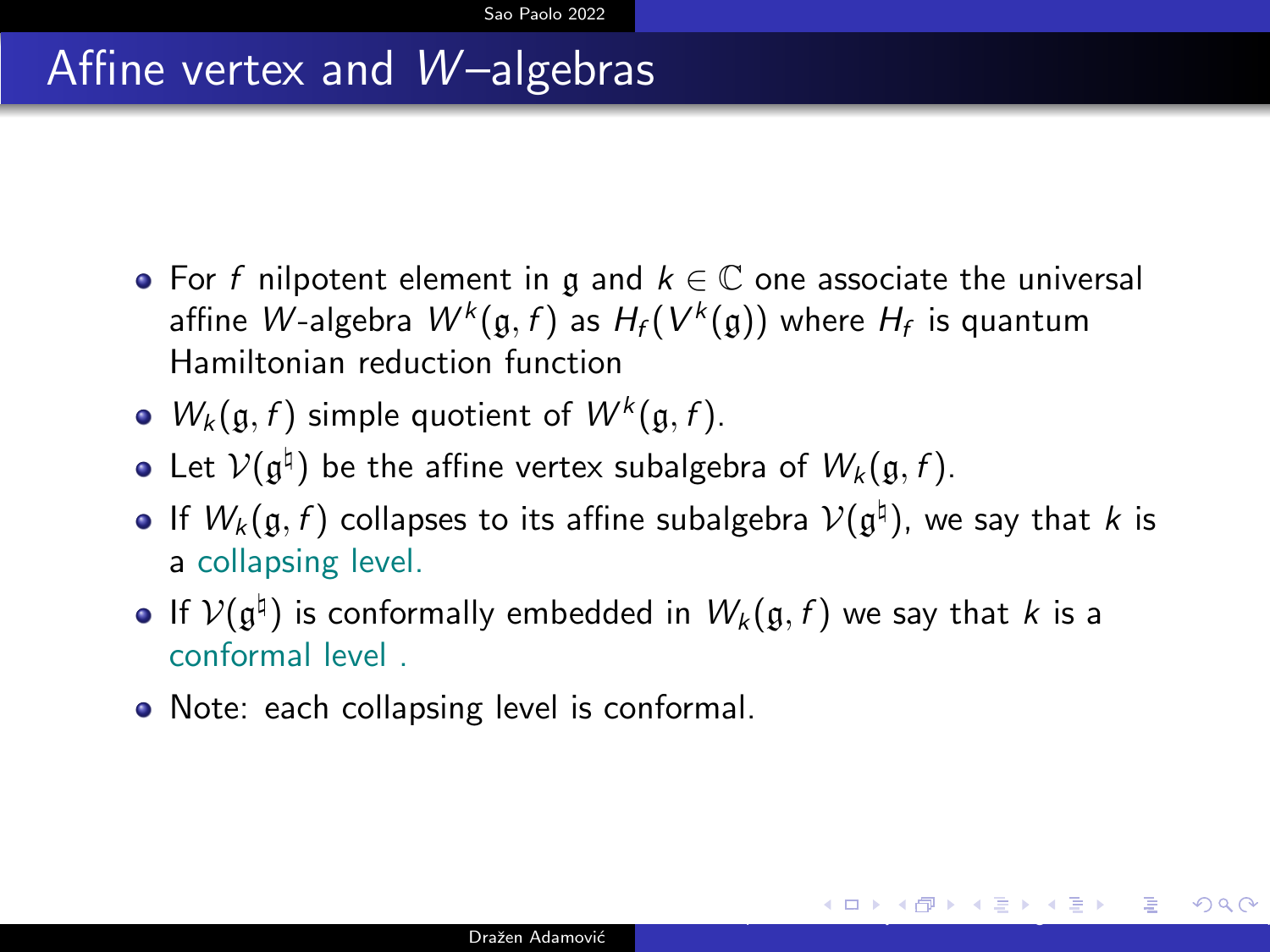## <span id="page-5-0"></span>Construction and classification of collapsing levels

- **•** The case of minimal nilpotent  $f = f_{\theta}$  [D.A, Kac, Moseneder, Papi, Perše '18] (Method: using KW  $\lambda$ –bracket for  $W^k(\mathfrak{g},f_{\theta})$ )
- In general, OPE formulas for  $W^{k}(\mathfrak{g},f)$  are not completely known. Studying general cases requires different approaches:
- $\bullet$  f general, k admissible [Arakawa, van Ekeren, Moreau '21]
- $k$  general, f of hook and rectangular type (case  $A$ ) [D.A, Moseneder, Papi '22]

- Some cases based on explicit OPE [D.A, Perše, Vukorepa '21], [Fasquel '21]
- More to be done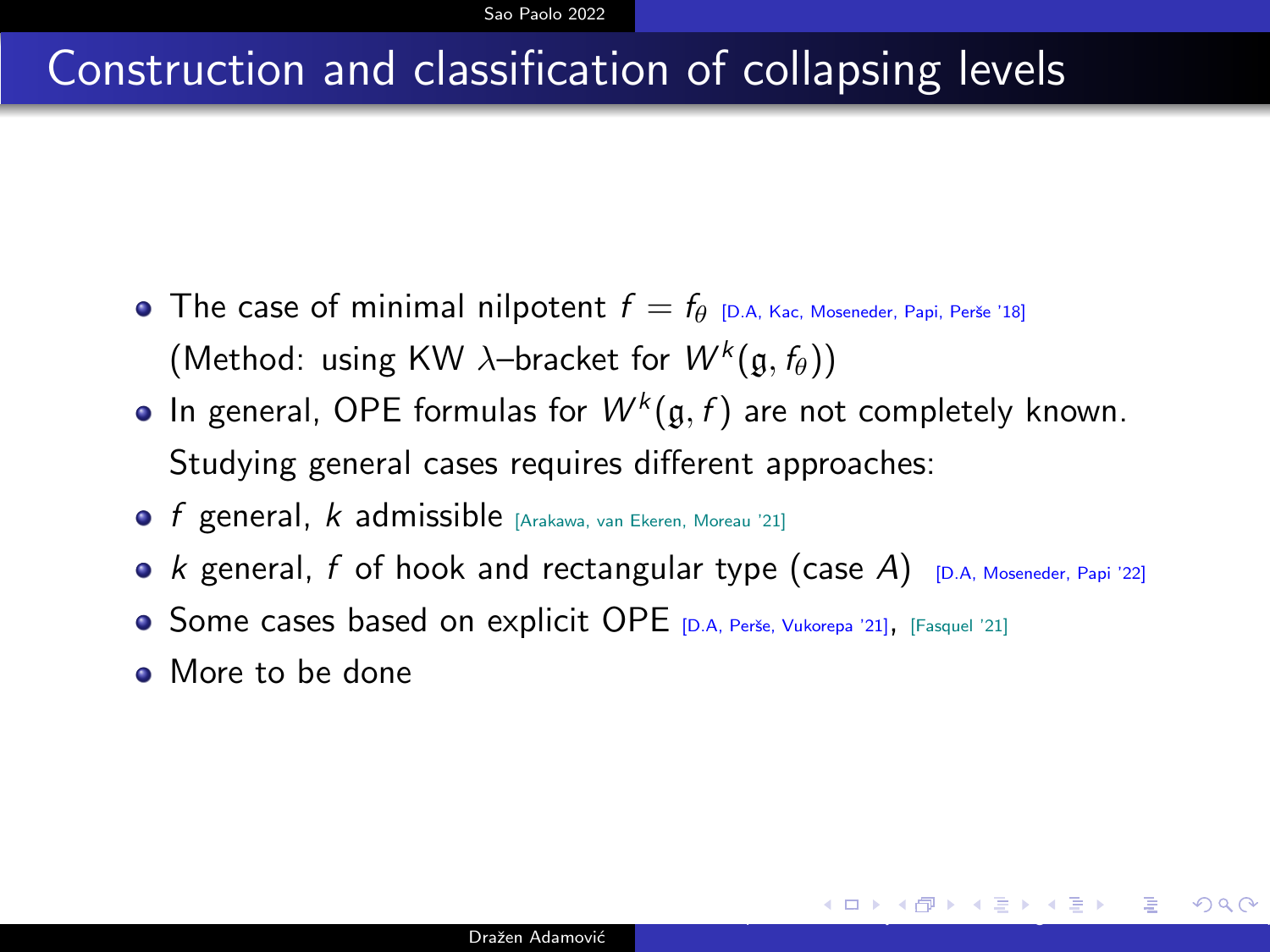## <span id="page-6-0"></span>Conformal and collapsing levels: the case  $f = f_{\theta}$

The central charge of minimal affine W-algebra  $W_k$  (g,  $f_\theta$ ) is  $c(\mathfrak{g}, k, f_{\theta}) = \frac{\text{sdimg}}{k+h^{\vee}} - 6k + h^{\vee} - 4.$ 

#### Theorem (D.A, Kac, Moseneder, Papi, Perše '18)

The embedding  $V(\mathfrak{g}^{\natural}) \hookrightarrow W_k(\mathfrak{g}, f_{\theta})$  is conformal if and only if  $c_{\mathfrak{g}^\natural} = c(\mathfrak{g},k,\mathit{f}_{\theta})$  where  $c_{\mathfrak{g}^\natural}$  is the Sugawara central charge of  $\mathcal{V}(\mathfrak{g}^\natural)$ .

• Assume that k is conformal and non-collapsing, then

$$
k=-\frac{2}{3}h^{\vee} \quad \text{or} \quad k=-\frac{h^{\vee}-1}{2}.
$$

 $\langle \langle \rangle$  the representation theory of  $\langle \rangle$ 

• k is collapsing if and only if  $p(k) = 0$  for certain quadratic polynomial p.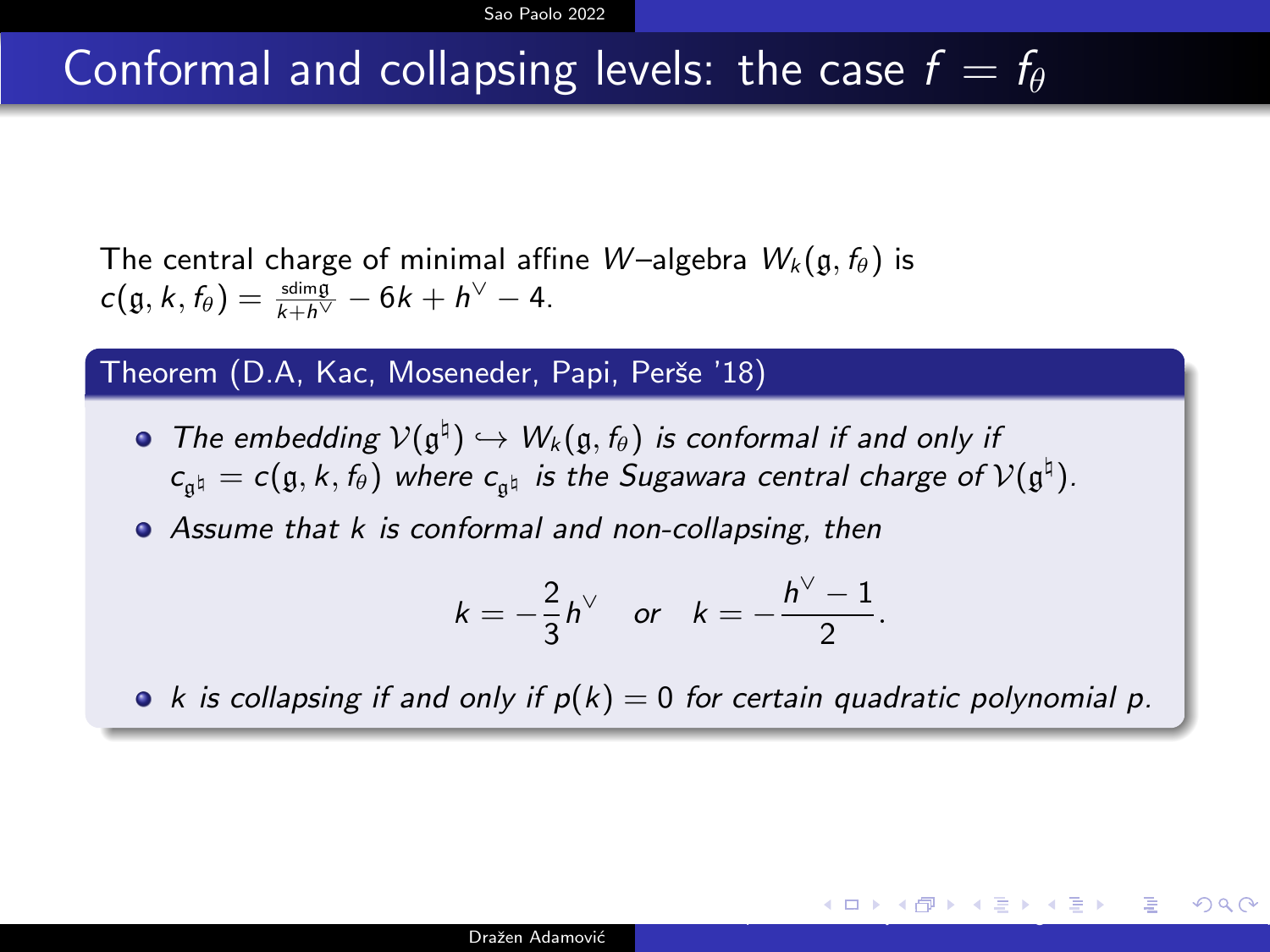### <span id="page-7-0"></span>Collapsing levels: the case  $f = f_{\theta}$

|                                           | p(k)                           |                                         | p(k)                 |
|-------------------------------------------|--------------------------------|-----------------------------------------|----------------------|
| $sl(m n)$ , $n \neq m$                    | $(k + 1)(k + (m - n)/2)$       |                                         | $(k + 3)(k + 4)$     |
| psl(m m)                                  | $k(k+1)$                       | Η                                       | $(k + 4)(k + 6)$     |
| osp(m n)                                  | $(k + 2)(k + (m - n - 4)/2)$   | Εg                                      | $(k + 6)(k + 10)$    |
| spo(n m)                                  | $(k + 1/2)(k + (n - m + 4)/4)$ | FΛ                                      | $(k + 5/2)(k + 3)$   |
| D(2, 1; a)                                | $(k - a)(k + 1 + a)$           | ပဂ                                      | $(k + 4/3)(k + 5/3)$ |
| $F(4)$ , $g^{\sharp} = so(7)$             | $(k + 2/3)(k - 2/3)$           | $G(3)$ , $g^{\frac{n}{2}} = G_2$        | $(k - 1/2)(k + 3/4)$ |
| $F(4)$ , g <sup>q</sup><br>$= D(2, 1; 2)$ | $(k + 3/2)(k + 1)$             | $G(3)$ , g <sup>4</sup><br>$=$ osp(3 2) | $(k + 2/3)(k + 4/3)$ |

The polynomial  $p(k)$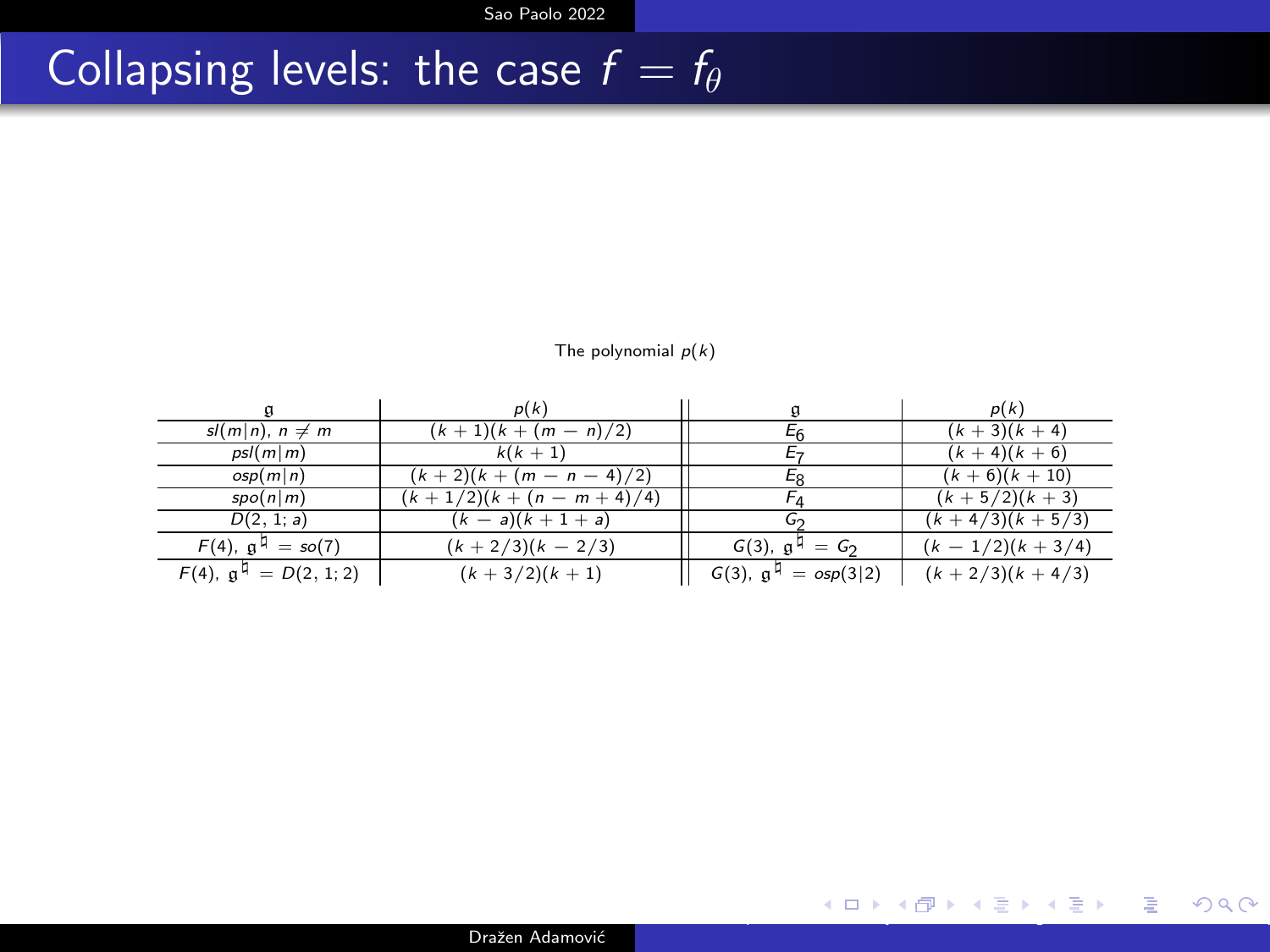## <span id="page-8-0"></span>Classification of conformal levels: the general case

Let  $c(\mathfrak{g},k,\mathfrak{f})$  denotes the central charge of  $W^{k}(\mathfrak{g},\mathfrak{f}).$  Let  $L$  be conformal vector in  $W^{k}(\mathfrak{g},f)$  and  $L^{\mathfrak{g}^{\natural}}$  Sugawara conformal vector in its affine vertex subalgebra.

Theorem (D.A, Moseneder, Papi '22)

Assume that  $W^{k}(\mathfrak{g},f)$  is generated by  $\mathfrak{g}^{\natural}$  and by

$$
(L-L^{\mathfrak{g}^{\natural}})\bigcup S
$$

with S homogeneous such that

$$
(L - L^{g^{\natural}})(2)X = 0, \quad \text{if } X \in S \text{ and } L(0)X = 2X.
$$

Then  $V(\mathfrak{g}^{\natural})$  is conformally embedded into  $W_k(\mathfrak{g}, f)$  if and only if

$$
c_{\mathfrak{g}^{\natural}}=c(\mathfrak{g},k,f).
$$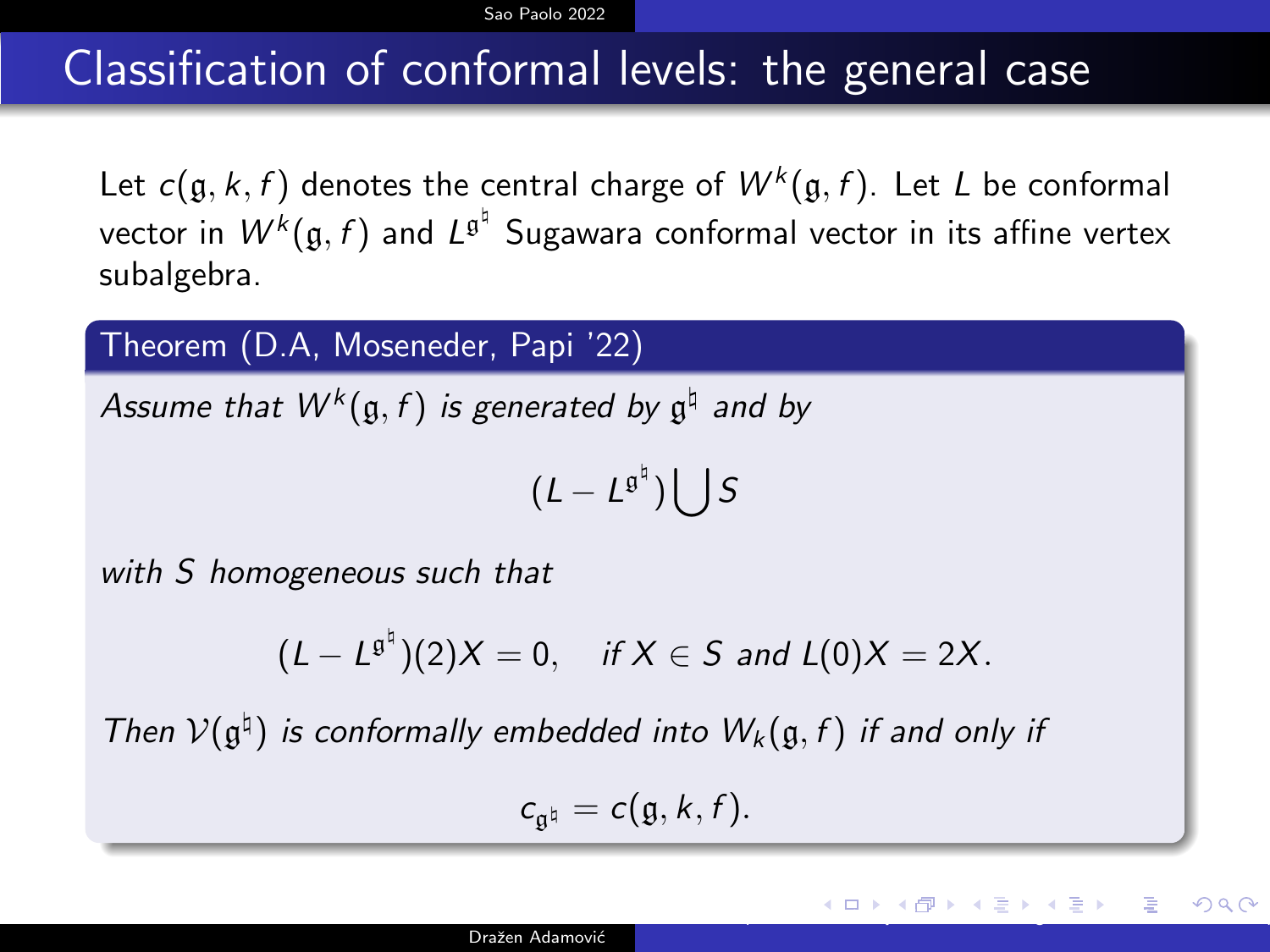### <span id="page-9-0"></span>Example: Hook affine W-algebras of type  $\overline{A}$

- Consider W-algebra  $W_k(g, f_{m,n})$  for  $g = sl(m+n)$ ,
- The partition representing the nilpotent element  $f_{m,n}$  is the hook  $(m,1^n)$
- $\mathfrak{g}^{\natural} = \mathfrak{gl}(n).$   $\mathcal{V}(\mathfrak{g}^{\natural})$  is certain quotient of  $\mathcal{V}^{k+m-1}(\mathfrak{gl}(n)).$
- **In** [D.A, Moseneder, Papi '22] We prove

 $(1)$  The embedding  $\mathcal{V}(\mathfrak{g}^{\natural}) \hookrightarrow W_{k}(\mathfrak{g},f_{m,n})$  is conformal if and only if

$$
k=k_{m,n}^{(i)},\quad 1\leq i\leq 4,
$$

where 
$$
k_{m,n}^{(1)} = -\frac{m}{m+1}h^{\vee}
$$
  $(n > 1)$ ,  $k_{m,n}^{(2)} = -\frac{(m-1)h^{\vee}-1}{m}$   $(n \ge 1)$ ,  
\n $k_{m,n}^{(3)} = -\frac{(m-2)h^{\vee}+1}{m-1}$   $(n \ge 1, m > 1)$ ,  $k_{m,n}^{(4)} = -\frac{(m-1)h^{\vee}}{m}$ .  
\n(2) Levels  $k_{m,n}^{(3)}$   $(m \ne n-1)$  and  $k_{m,n}^{(4)}$  are collapsing.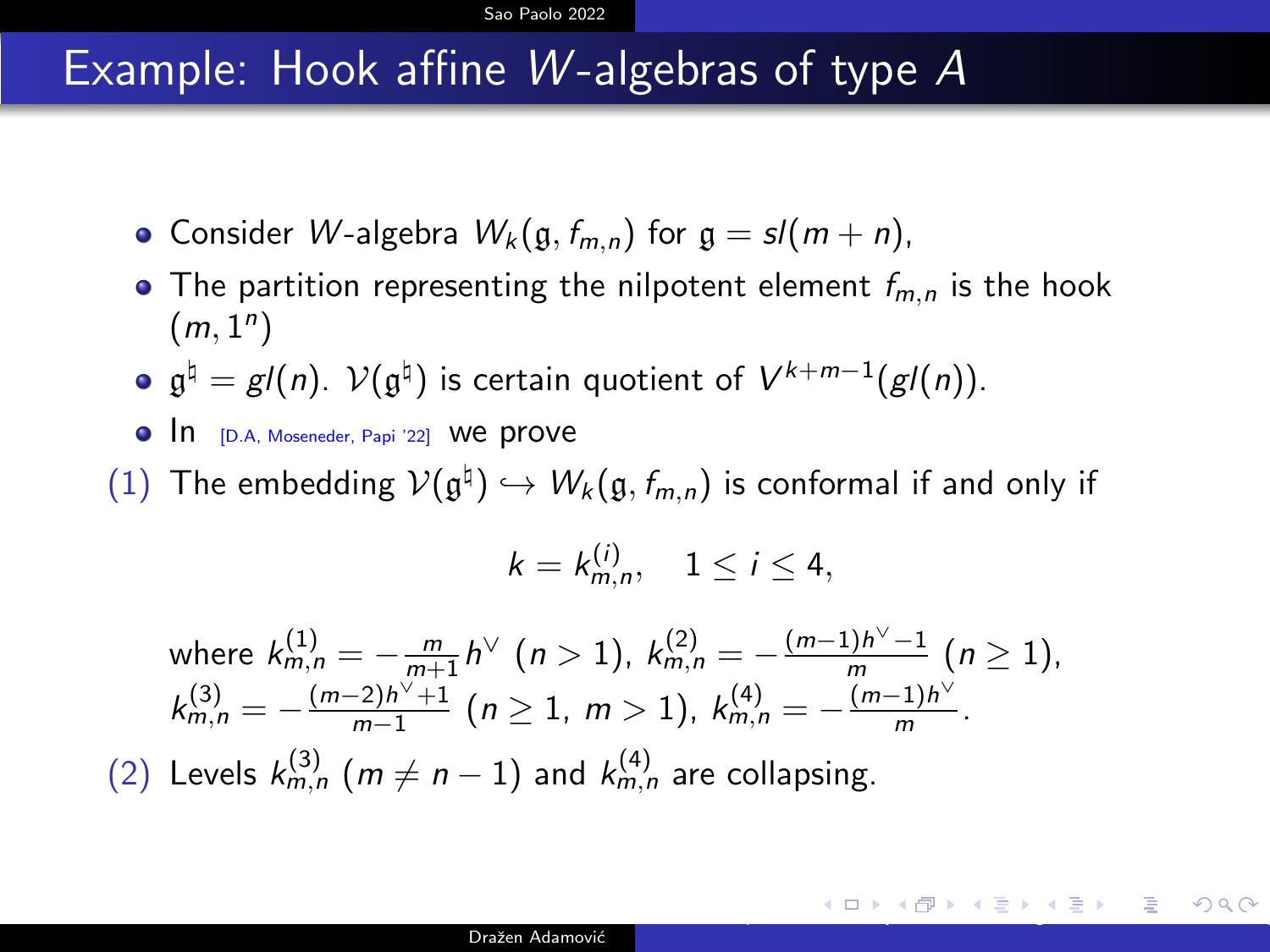## <span id="page-10-0"></span>Collapsing vs conformal levels

- Collapsing level is always conformal.
- Problem: Determine when certain conformal level is collapsing or non-collapsing.
- In the case  $m=2$  (minimal nilpotent case) we know that  $k_{m,n}^{(i)}$  is non-collapsing iff  $i = 1, 2$ .
- In the hook case  $m\geq 3$ , we can prove that  $k=k_{m,n}^{(i)},$  for  $i=1,2$  is non-collapsing only if  $k$  is admissible.

- We conjecture that  $k = k_{m,n}^{(1)}$  is always non-collapsing.
- $k = k_{m,n}^{(2)}$  is sometimes collapsing, sometimes non-collapsing.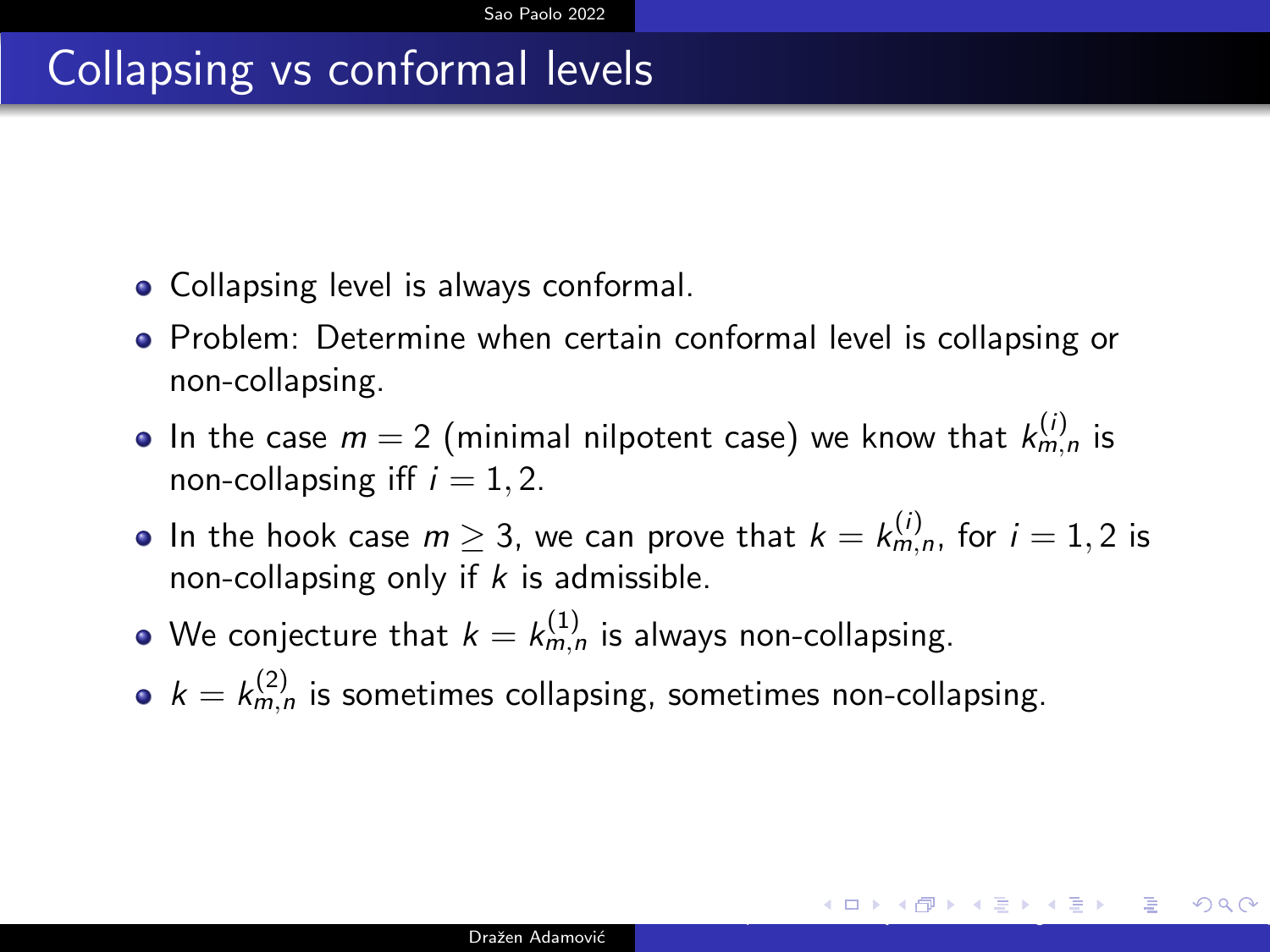### <span id="page-11-0"></span>Level  $k_{p-}^{(1)}$  $p_{p-1,2}^{(1)}$  and  $\mathcal{R}^{(p)}$ –algebra.

- In  $_{[D.A. '16]}$  we introduce logarithmic vertex algebra  $\mathcal{R}^{(p)}$ , which is an infinite-direct sum of  $L_{-2+\frac{1}{p}}(g\prime(2))$ –modules.
- **It was proved in** [D.A, Creutzig, Genra, Yang '21] that

$$
W_{k_{p-1,2}^{(1)}}(sl(p+2),f_{p-1,2})\cong \mathcal{R}^{(p)}.
$$

- $\implies k_{p-1,2}^{(1)}$  is non-collapsing.
- We proved that  $k_{3\rho,2}^{(2)} = -3\rho 1 + \frac{1}{\rho}$  is collapsing by using a tensor category/ fusion rules argument.
- Note that main difference is that  $k_{p-1,2}^{(1)} = -\frac{p^2-1}{p}$  is admissible for  $\mathsf{sl}(p+1)$ , while  $\mathsf{k}_{3p,2}^{(2)}=-3p-1+\frac{1}{p}$  is not admissible for  $\mathsf{sl}(3p+2).$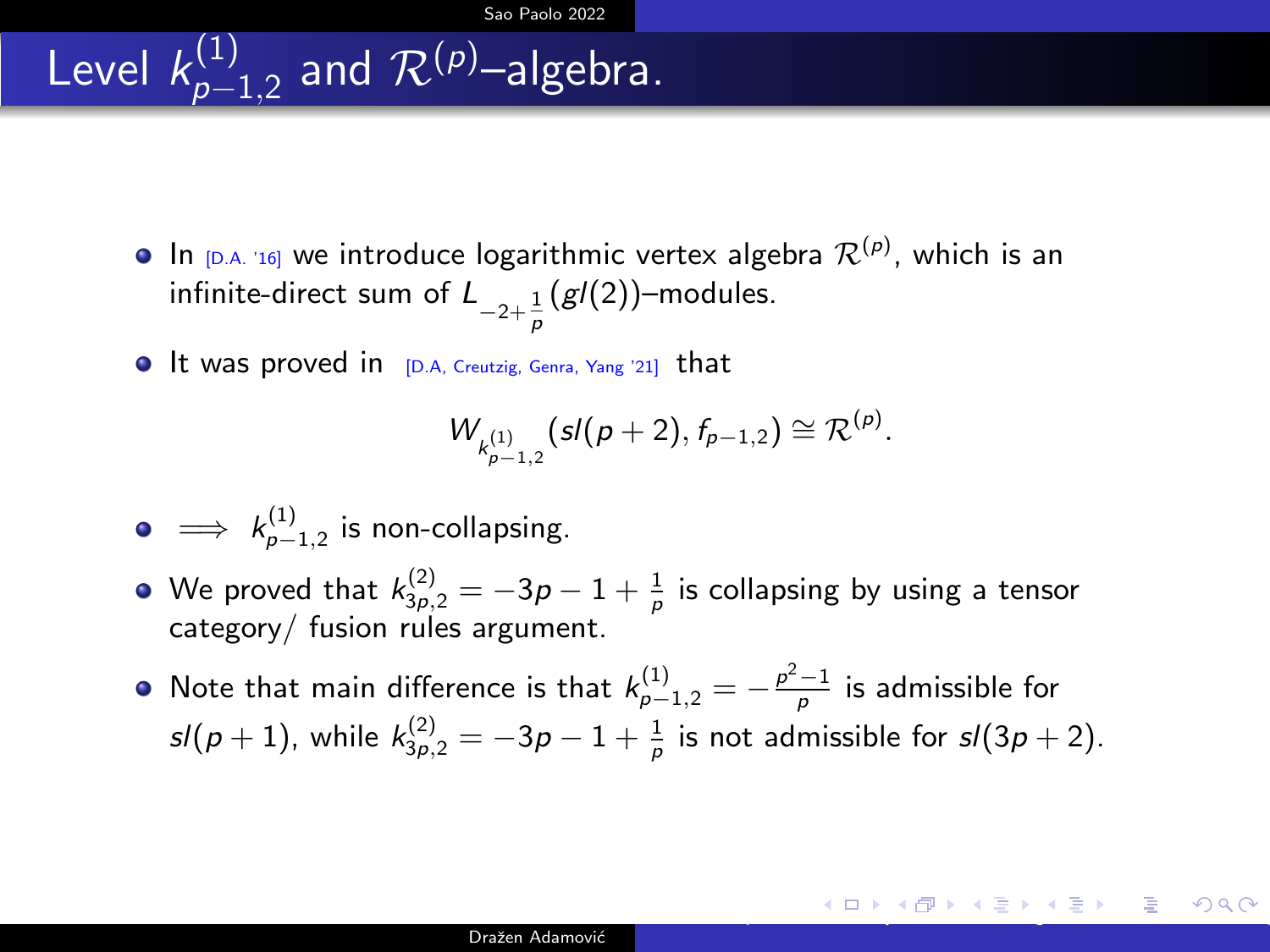#### <span id="page-12-0"></span>Theorem

Assume that  $k = k_{m,n}^{(i)}$  for  $i \in \{1,2\}$  is admissible for sl $(m+n)$ ,  $n \geq 3$ . Then

$$
W_k = W_k(\mathfrak{g}, f_{m,n}) = \bigoplus_{i \in \mathbb{Z}} W_k^{(i)},
$$

and each  $W_k^{(i)} = \{v \in W_k \mid J(0)v = iv\}$  is an irreducible  $W_k^{(0)}$  $\binom{N}{k}$ –module:

 $W_k^{(i)} = L_{k_1}^{sl(n)}$  $\sum_{k_1}^{s_1(n)}(i\omega_1)\otimes M(k_0,i)$  if  $i\geq 0$ ,  $W_k^{(i)} = L_{k_1}^{sl(n)}$  $\int_{k_1}^{s_1(n)}(-i\omega_{n-1})\otimes M(k_0,i)$  if  $i<0$ .

In particular,  $\mathcal{V}(\mathfrak{g}^{\natural}) \cong W_k(\mathfrak{g},f_{m,n})^{(0)} = V(sl(n)) \otimes V^{k_0}(\mathbb{C}J)$  is a simple vertex algebra which is conformally embedded in  $W_k(\mathfrak{g}, f_{m,n})$ .

### Remark.

Note that level  $k_1$  is not admissible for  $sl(n)$ , and that the above theorem implies that  $L_k^{\mathfrak{sl}(n)}$  $\zeta_{k_1}^{s l(n)}(i\omega_1), \; \zeta_{k_1}^{s l(n)}$  $\mathcal{L}_{k_1}^{s(n)}(-i\omega_{n-1})$  are  $L_{k_1}(sl(n))$ -modules. We believe that these modules provide a complete list of  $L_{k_1}(sl(n))$ –modules in the category of ordinary modules.

[On the representation theory of affine vertex algebras on conformal and collapsing levels](#page-0-0)

nar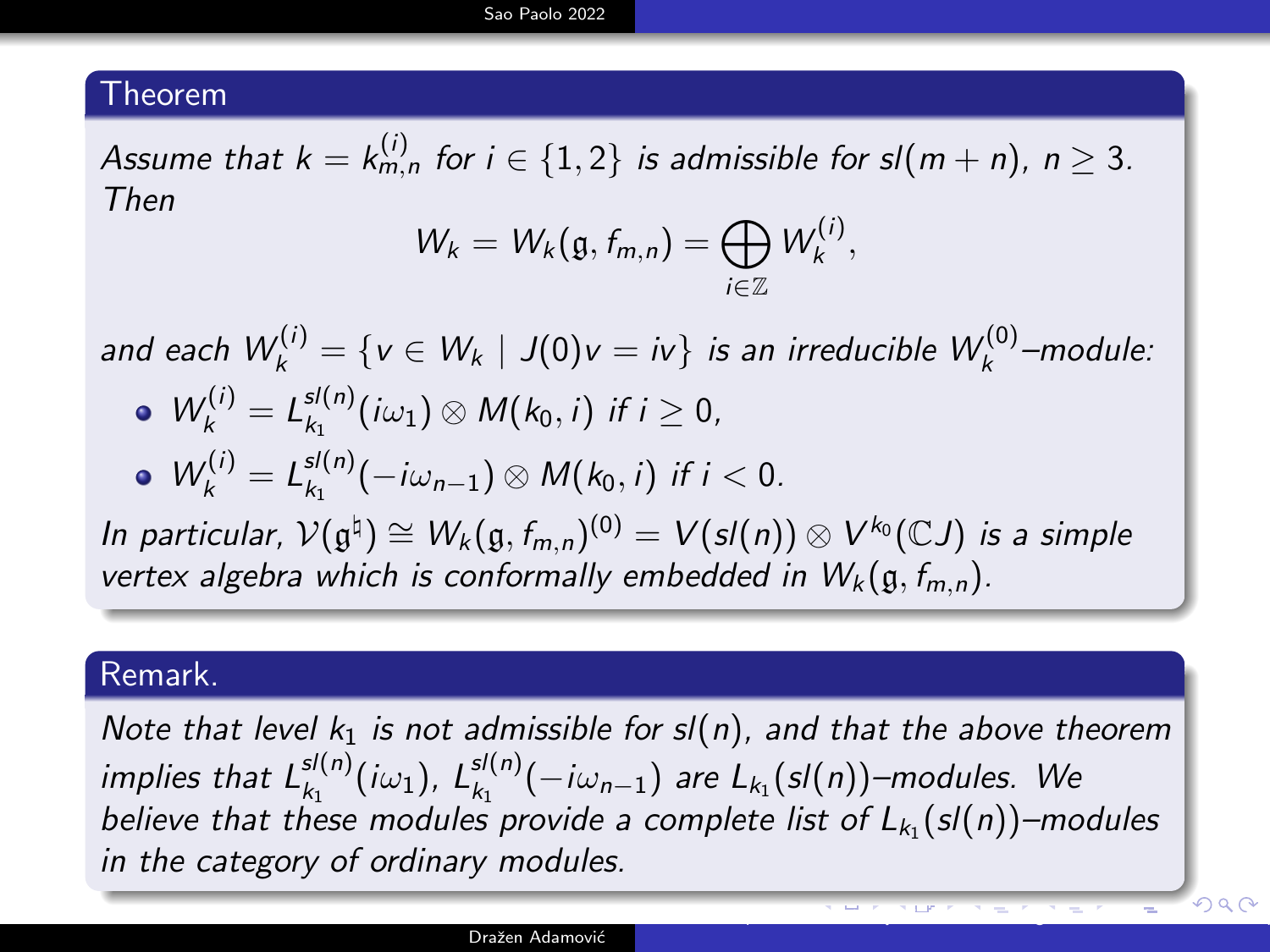# <span id="page-13-0"></span>The category  $KL_k$

- A  $V^k(\mathfrak{g})$ –module  $M$  is in  $\mathsf{KL}^\mathsf{k}$  if
- (1) M is locally finite as a  $\mathfrak{g}$ -module;
- (2) *M* admits decomposition into generalized eigenspaces for  $L^{g}(0)$ whose eigenvalues are bounded below.
	- Category  $KL_k$ :  $L_k(g)$ -modules which are in  $KL^k$ .
	- For  $\frak g$  Lie superalgebra, we introduce  $\mathcal{KL}^{\textit{fin}}_k$ , subcategory of  $\mathcal{KL}_k$ consists of weight modules.
	- Semi-simpilicty of  $\mathsf{KL}_k$  and  $\mathsf{KL}^\mathsf{fin}_{k}$  [D.A-Kac-Moseneder-Papi-Perše '18]
	- Tensor category of  $KL_k$  modules [Creutzig-Yang '21]
	- But  $L_k(\mathfrak{g})$  usually has weak modules outside  $KL_k$  (Tomoyuki talk)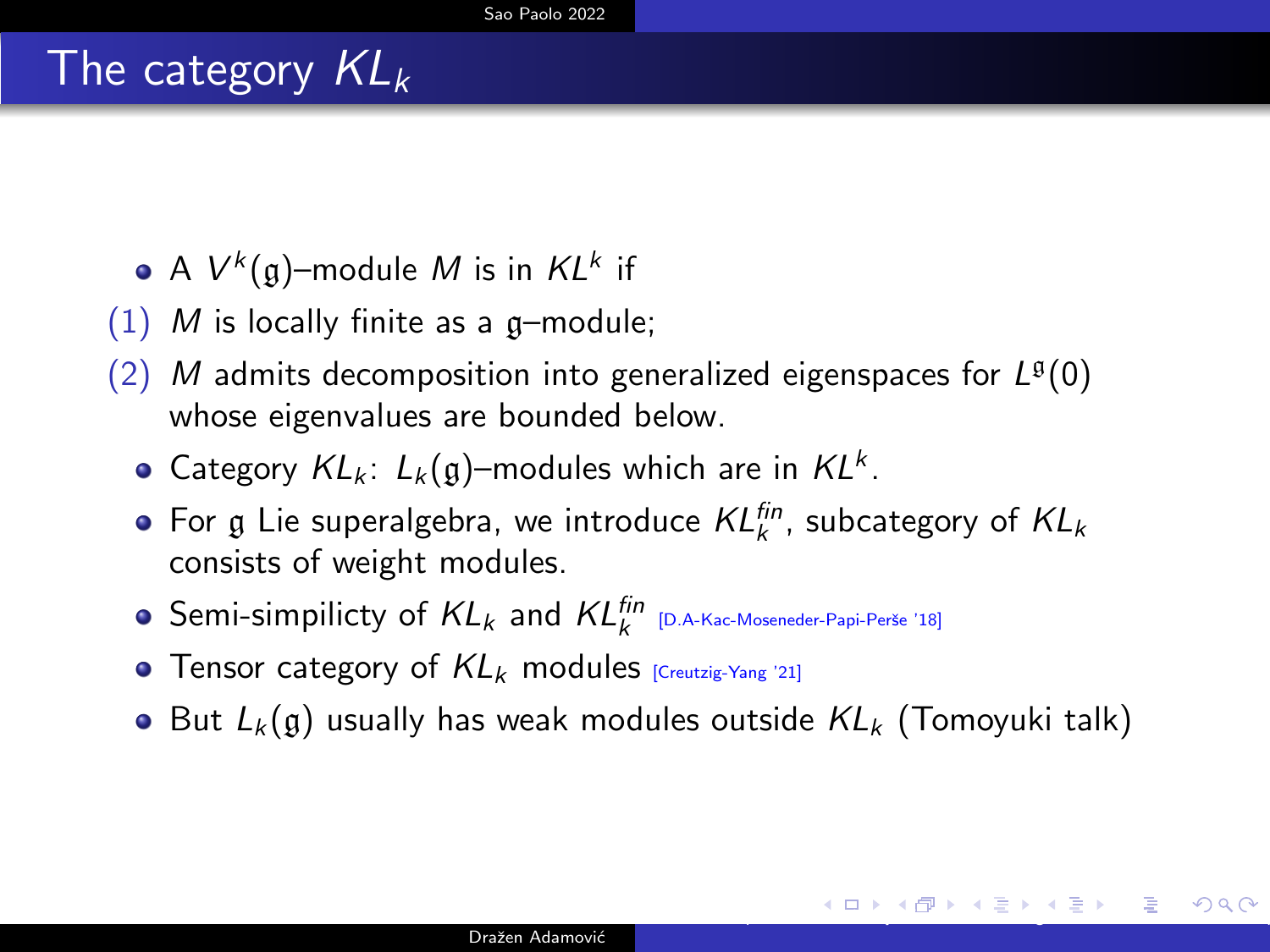## <span id="page-14-0"></span>Semi-simplicity of  $KL_k$

We prove the following results on complete reducibility result in  $KL_k$ 

### Theorem (AKMPP, 2018)

Assume that g is a simple Lie algebra and  $k \in \mathbb{C} \setminus \mathbb{Z}_{\geq 0}$ . Then KL<sub>k</sub> is a semi-simple category in the following cases:

- $\bullet$  k is a collapsing level.
- $W_k(\mathfrak{g}, f_\theta)$  is a rational vertex operator algebra.
- $W_k(\mathfrak{g}, f_\theta)$  has semi-simple category of ordinary modules.

### Theorem (AMP, 2021)

Assume that  $\frak g$  is a simple Lie superalgebra and  $k\in\mathbb{C}\setminus\mathbb{Z}_{\geq 0}.$  Then  $\mathsf{KL}^\mathsf{fin}_k$ is a semi-simple category in the following cases:

 $\langle \pm 1\rangle$  affine vertex affine vertex affine vertex affine vertex affine vertex and conformal and collapsing levels and collapsing levels and collapsing levels and collapsing levels and conformal and collapsing levels an

- $\bullet$  k is a collapsing level.
- $W_k(\mathfrak{g}, f_{\theta})$  is a rational vertex operator superalgebra.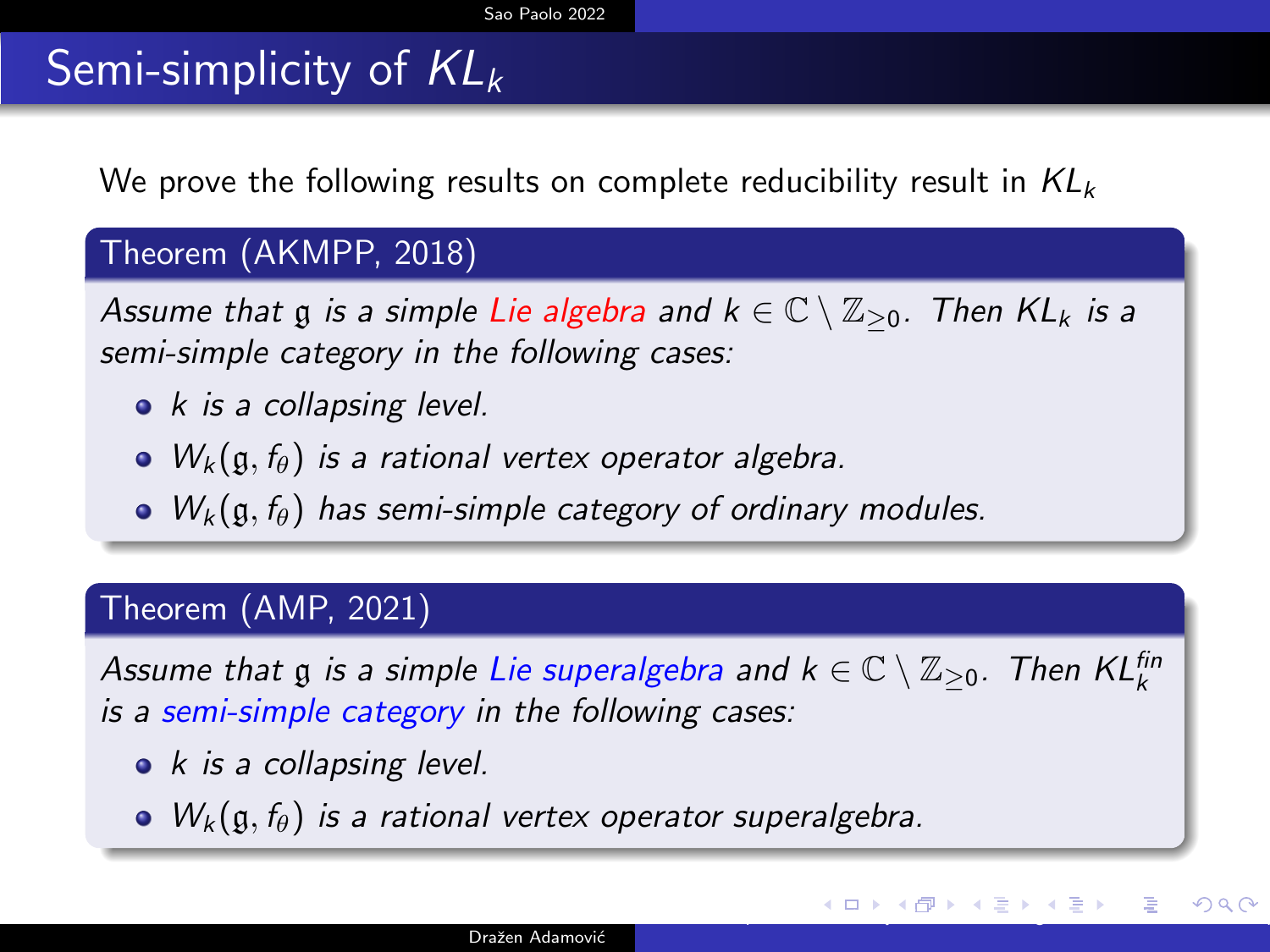# <span id="page-15-0"></span>When  $KL_k = KL_k^{\text{fin}}$  ?

Example  $L_1(\mathfrak{gl}(1|1))$  shows that in general  $\mathsf{KL}_k \neq \mathsf{KL}_k^{\mathsf{fin}}$ .

#### Theorem

Assume that  $\mathsf{KL}_{k}^{\mathsf{fin}}$  is semi-simple and that for any irreducible  $L_k(\mathfrak{g})$ –module M in  $KL_k$  we have

$$
Ext1(Mtop, Mtop) = \{0\}
$$
 (1)

[On the representation theory of affine vertex algebras on conformal and collapsing levels](#page-0-0)

in the category of finite-dimensional  $g$ -modules. Then  $KL_k$  is semisimple and  $KL_k = KL_k^{\text{fin}}$ .

Applications of theorem require:

- Classification of irreducible modules in  $KL_k$
- $\bullet$  Identification of top components as irreducible, highest weight  $g$ –modules.
- Study extensions of irreducible, finite-dimensional modules for Lie superalgebras.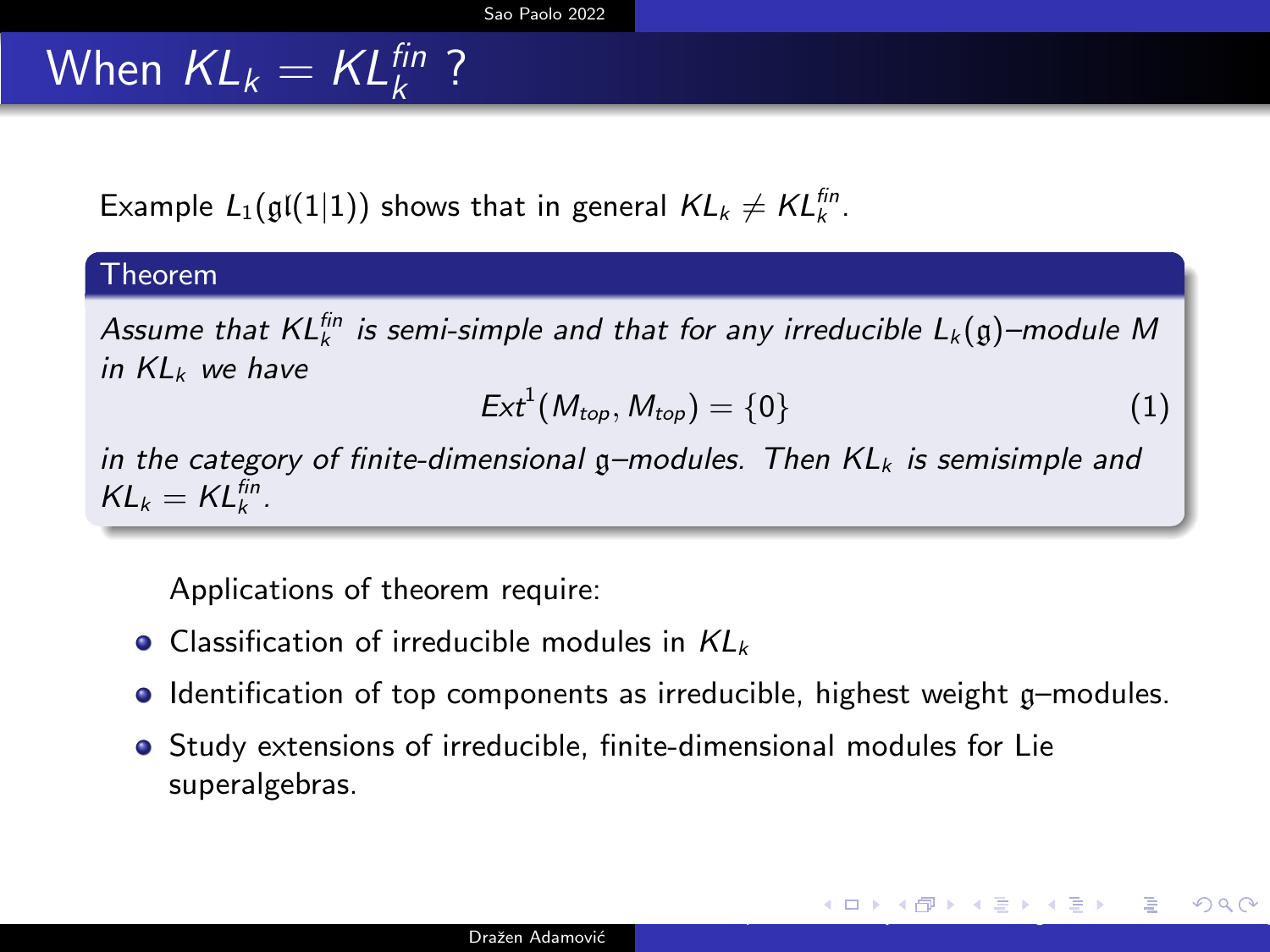# <span id="page-16-0"></span>The category  $KL_{-1}$  for  $\mathfrak{g} = sl(m|1)$

- Level  $k = -1$  is collapsing  $\implies \mathcal{K}L_k^{\text{fin}}$  is semisimple.
- We need to show  $\mathit{Ext}^1(M,M)=\{0\}$  for any irreducible module  $M$  in  $\mathcal{K}L_k.$
- So we need to exclude non-split self extensions

$$
0\to M\to M^{\text{ext}}\to M\to 0
$$

such that  $M<sup>ext</sup>$  is non-weight and/or logarithmic module in  $KL_k$ .

- $\bullet$  We prove that top components of irreducible modules in  $KL_k$  are singly atypical g–modules.
- **It was proved in [Germoni '98] that singly atypical modules don't have** non-trivial self-extensions in the category of finite-dimensional g–modules.

[On the representation theory of affine vertex algebras on conformal and collapsing levels](#page-0-0)

 $\bullet \implies KL_k$  is semi-simple.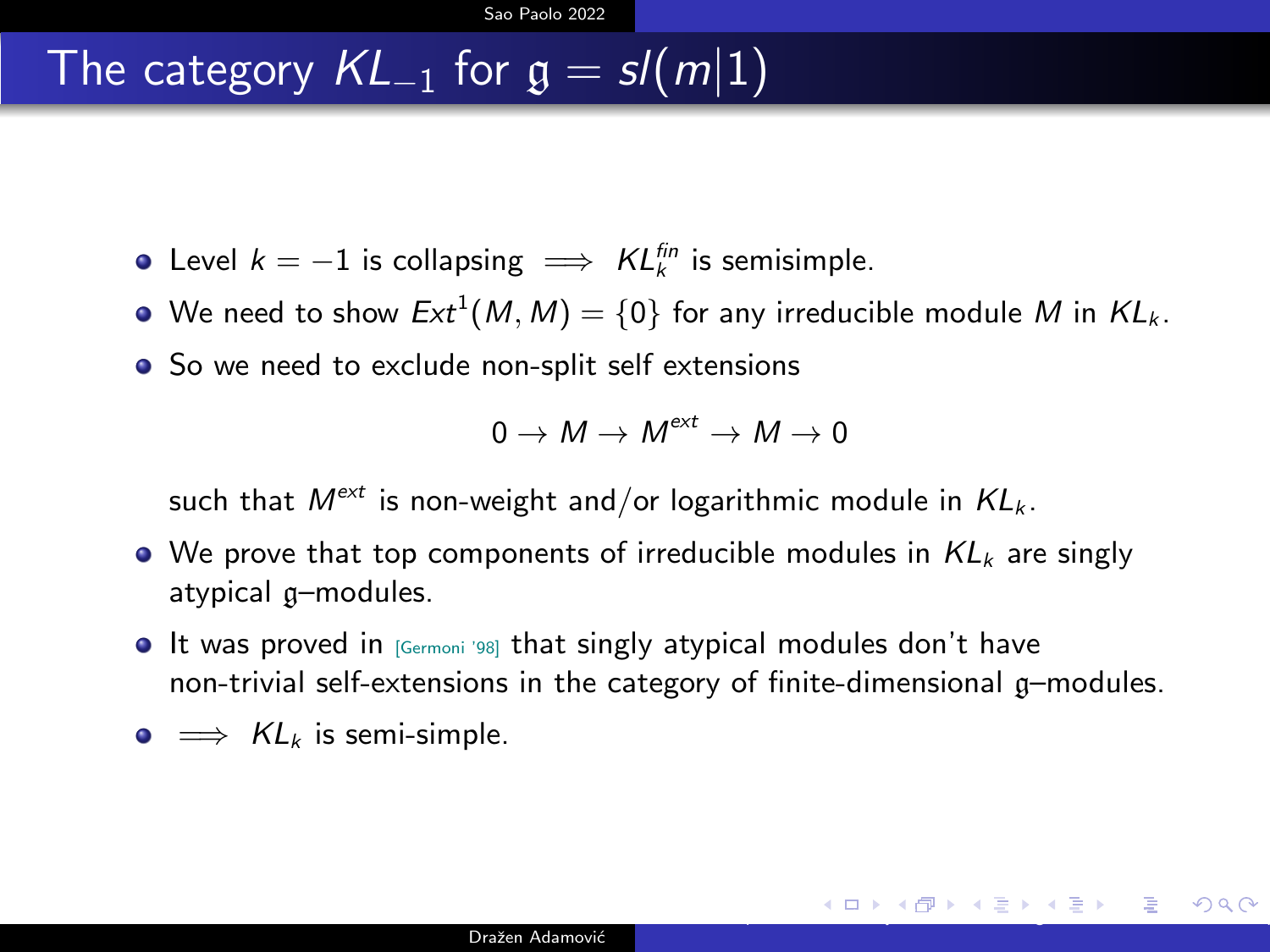# <span id="page-17-0"></span> $\overline{\mathfrak{g}} = \mathfrak{sl}(2|1)$

- Let  $k = -(m+1)/(m+2)$ ,  $m \in \mathbb{Z}_{\geq 0}$ .
- $W_k(g, f_\theta)$  is a rational  $N = 2$  superconformal algebra [D.A, 2001].
- $\implies$  KL<sup>fin</sup> is semisimple.
- $\mathfrak{g}_{\overline{0}} = sl(2) \times \mathbb{C}z$ , where z is center of  $\mathfrak{g}_{\overline{0}}$ .
- We prove that the center of  $\mathfrak{g}_{\overline{0}}$  belongs to a rational vertex algebra  $D_{m+1,2} \subset L_k(\mathfrak{g})$ , and we have conformal embedding

$$
\mathcal{V}(sl(2))\otimes D_{m+1,2}\hookrightarrow L_k(\mathfrak{g}).
$$

[On the representation theory of affine vertex algebras on conformal and collapsing levels](#page-0-0)

 $\bullet \implies KL_k$  is semi-simple.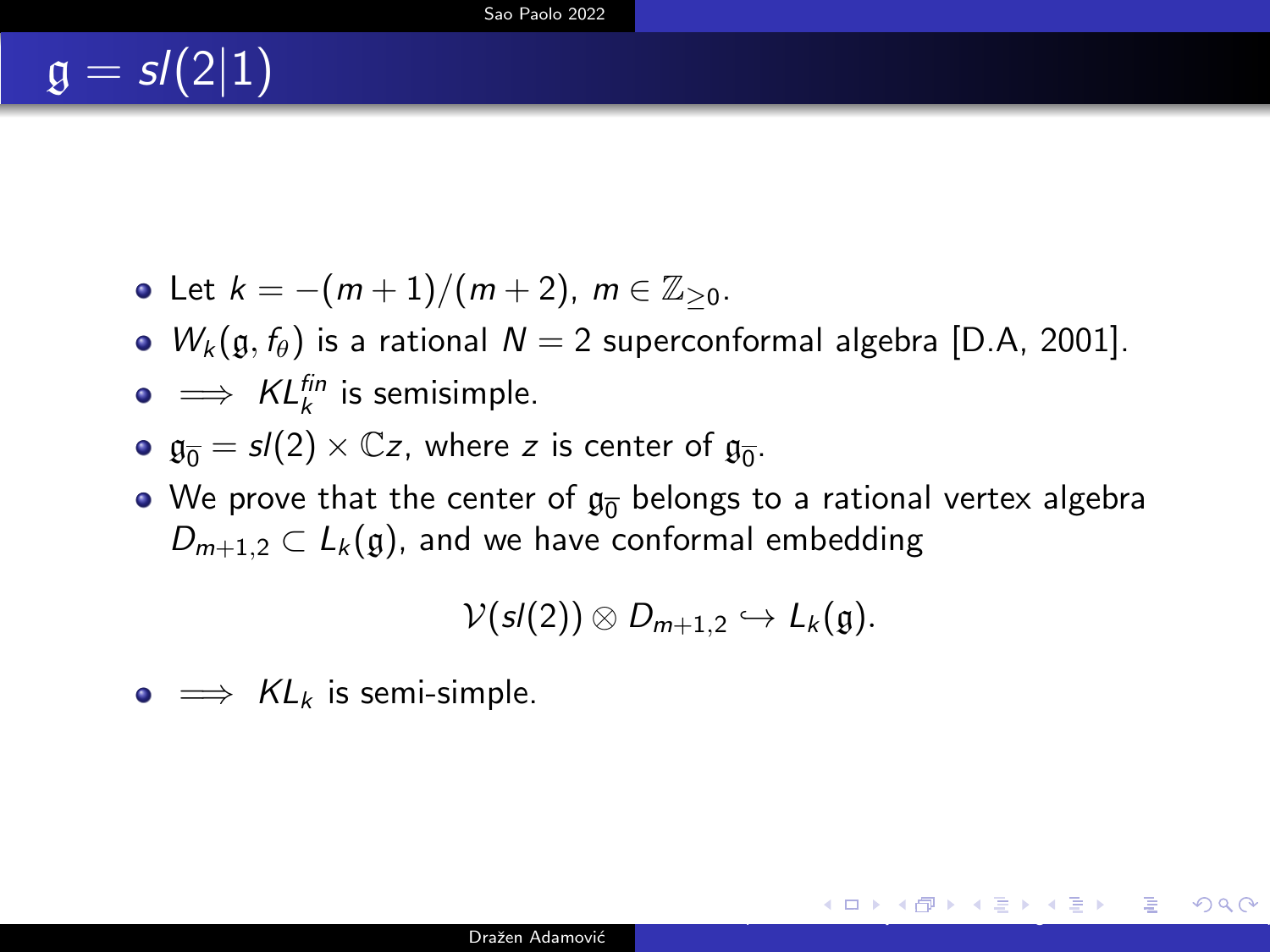### <span id="page-18-0"></span>Examples when  $KL_k$  is not semisimple

• Let 
$$
\mathfrak{g} = sl(m|1)
$$
,  $k = 1$ .

• Kac-Wakimoto realization of  $L_k(\mathfrak{g}) \hookrightarrow S \otimes F_m$ ,

S is Weyl vertex algebra of rank 1 ( $\beta\gamma$  system), which is generated by fields  $a^{\pm}$  such that

$$
\bullet \ [a_{\lambda}^{\pm} a^{\pm}] = 0, \quad [a_{\lambda}^{+} a^{-}] = 1.
$$

- $\bullet$   $F_m$  the Clifford vertex algebra of rank m (bc–system), generated by fermionic fields  $\Psi_i^{\pm}$ ,  $i=1,\ldots,m$ .
- The Weyl vertex algebra S can be embedded into a lattice type vertex algebra  $\Pi(0)$  such that negative powers  $(a^+)^{-m}$  of  $a^+$  belong to Π(0) (localisation).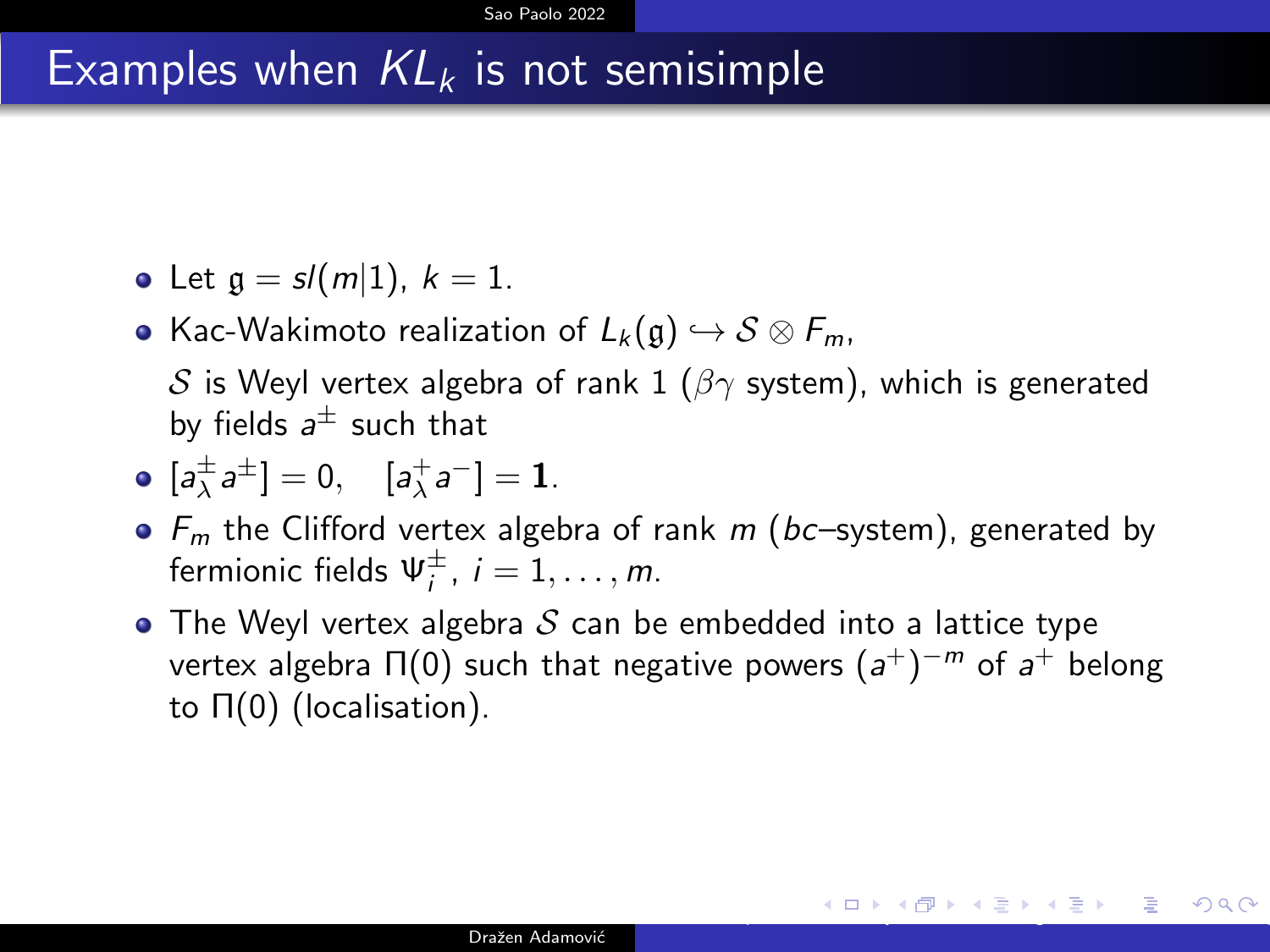### <span id="page-19-0"></span>Examples when  $KL_k$  is not semisimple

### Theorem

# Define  $\widetilde w:=(a^+)^{-m}\otimes:\Psi_1^+\cdots\Psi_m^+:\in \Pi(0)\otimes F_m.$  Then:

 $\widetilde{W} = L_1(\mathfrak{g})\widetilde{w}$  is a highest weight  $L_1(\mathfrak{g})$ -module in the category KL<sup>fin</sup>.

[On the representation theory of affine vertex algebras on conformal and collapsing levels](#page-0-0)

 $\bullet$  W is reducible and it contains a proper submodule isomorphic to  $L_1(\mathfrak{a})$ .

In particular, the category  $KL_k^{fin}$  is not semisimple for  $k = 1$ .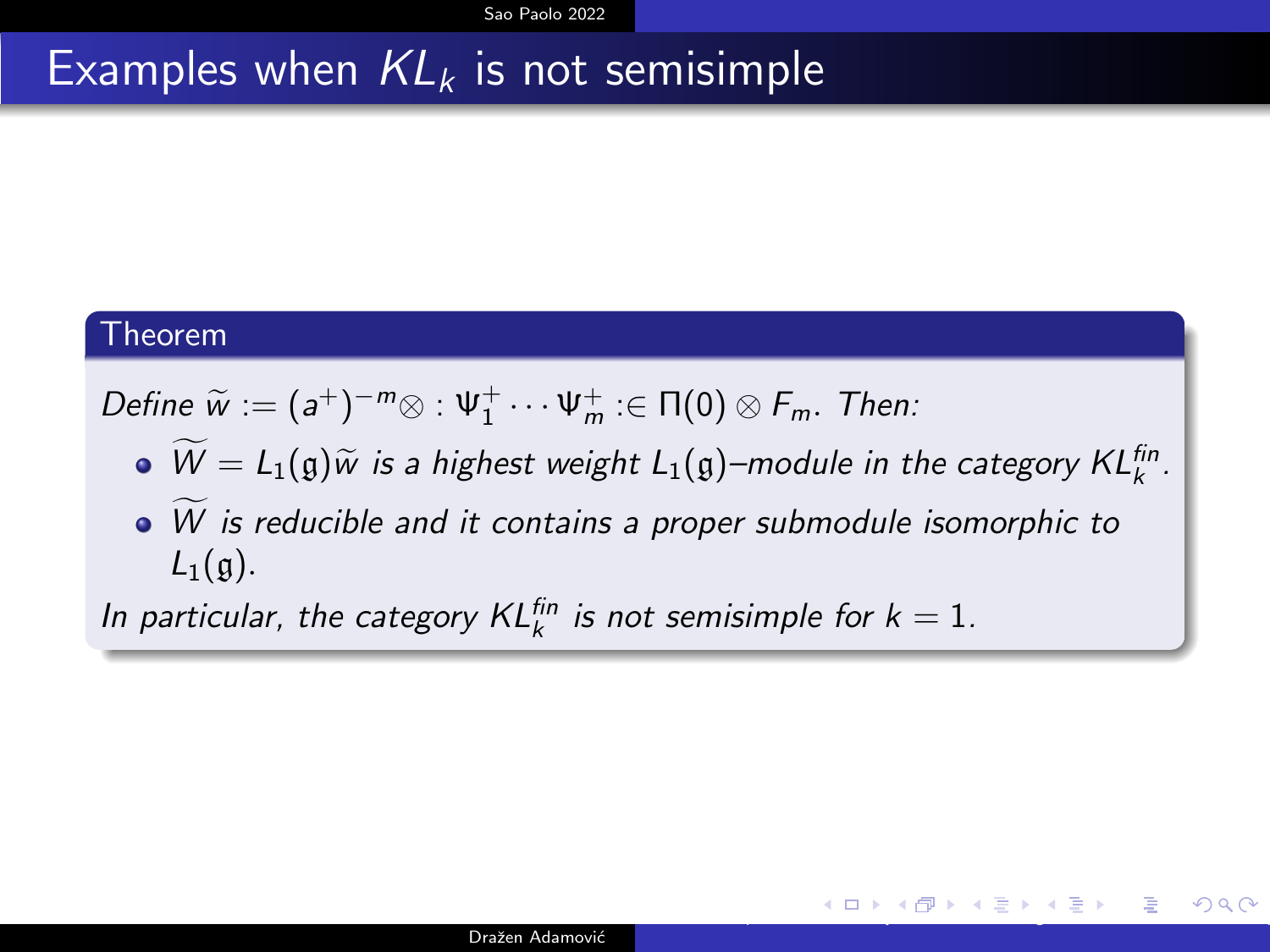### <span id="page-20-0"></span>Examples when  $KL_k$  is not semisimple

• Let now  $k \in \mathbb{Z}_{>0}$  is arbitrary.

In [Gorelik-Serganova '18] the authors proved that  $L_k(\mathfrak{g})=V^k(\mathfrak{g})/I$ , where  $I$  is the ideal in  $V^k(\mathfrak{g})$  generated by the singular vector  $e_\theta(-1)^{k+1}\boldsymbol{1}.$ 

 $\langle \langle \rangle$  the representation theory of  $\langle \rangle$ 

Applying this together with previous theorem we get:

#### Theorem

The category  $KL_k^{fin}$  is not semisimple for any  $k \in \mathbb{Z}_{>0}$ .

#### Conjecture

Let  $g = sl(2|1)$ . The category  $KL_k$  is semisimple if and only if  $k \in \{-1, -\frac{m+1}{m+2} \mid m \in \mathbb{Z}_{\geq 0}\}.$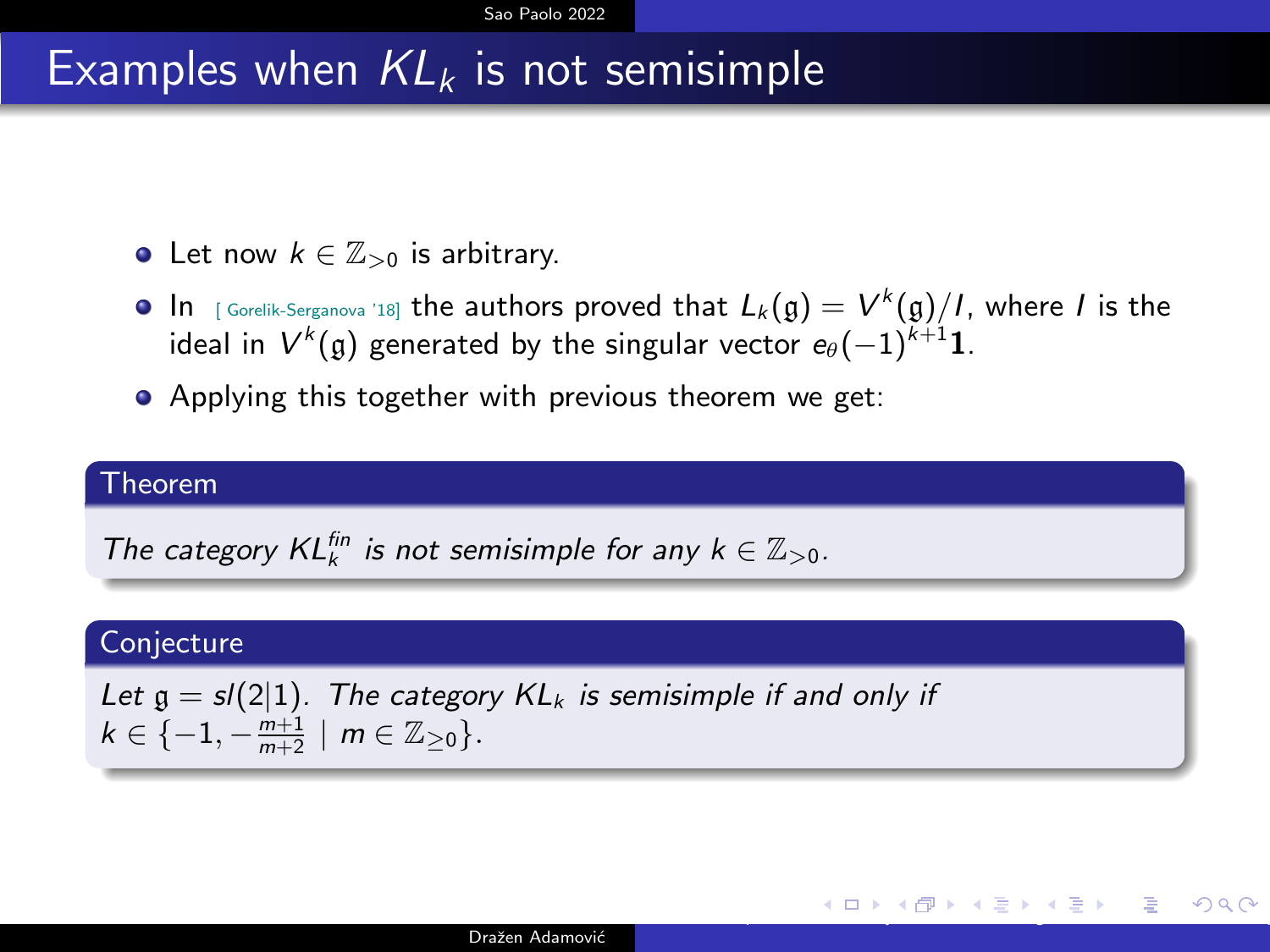- <span id="page-21-0"></span>● D. A. V. G. Kac, P. Möseneder Frajria, P. Papi, O. Perše, An application of collapsing levels to the representation theory of affine vertex algebras, IMRN (2020)
- D. A., P. Möseneder Frajria, P. Papi, On the semisimplicity of the category  $KL_k$  for affine Lie superalgebras, arXiv:2107.12105 [math.RT]
- D. A., P. Möseneder Frajria, P. Papi, New approaches for studying conformal embeddings and collapsing levels for W–algebras arXiv:2203.08497[math.RT]